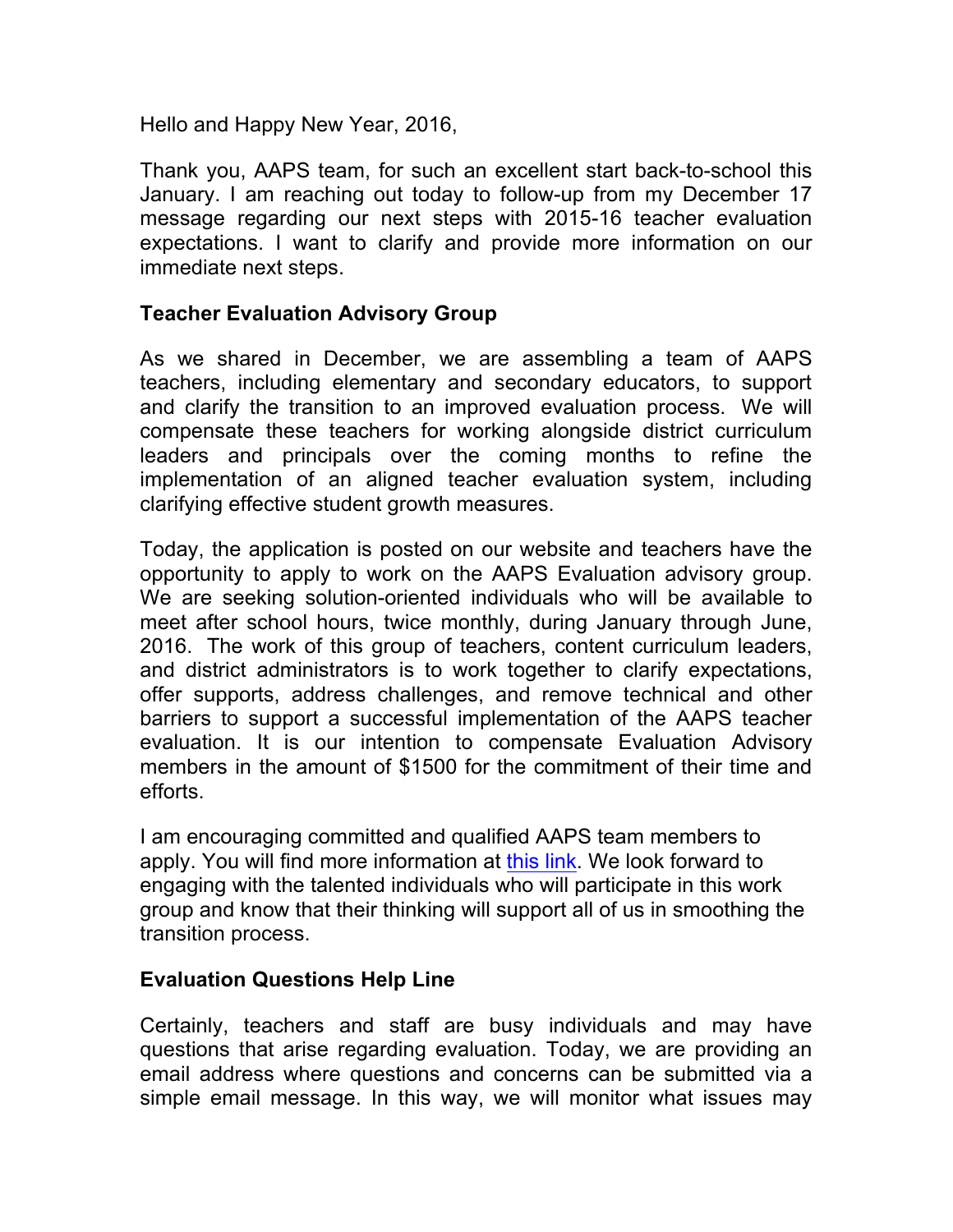need real-time support as we move through the coming weeks/months. We will share the issues from the email help line with the Evaluation Advisory Group, in addition to providing responses to the individuals who reach out to us via this tool. Please submit any questions to **evalquestions@a2schools.org**

## **Continued Work with AAEA Representatives**

In addition to the Evaluation Advisory Group and to the Evaluation Questions Help Line, we will continue to receive regular input and participate in monthly discussion with members of our AAEA problemsolving team as well as with our Principal group.

We know well from experience the challenges of individual and organizational change such as the current transition we are making to an enhanced evaluation system. As we all know, the most important work we accomplish together during this transition will be those quality conversations among our teachers, building and district leaders during the process of our daily work together. We will learn together, share our best ideas and lessons learned. I know that we will help each other, and continue to offer our very best to this transition work in service to children.

## **A Caution**

AAPS team, I would caution any who would state that the current evaluation system is 'illegal;' those who would make that statement are incorrect, and any such statement is absolutely false. The adjustments in our 2015 evaluation are in compliance with recent changes in law and also represent work to improve our process in updating and achieving best instructional practices, aligned to new standards. It is important to focus on seeking our solutions together, not creating controversy.

I know that we have the capacity to work together toward positive and productive change. As with the adjustment to any new system, it will take time to refine our processes, and for all stakeholders to understand and feel comfortable working with new requirements. We will do this work together over time; that is the way of successful organizational change processes.

As I shared in December, every day in the district I am already seeing and hearing, from our own teachers and building leaders, of excellent